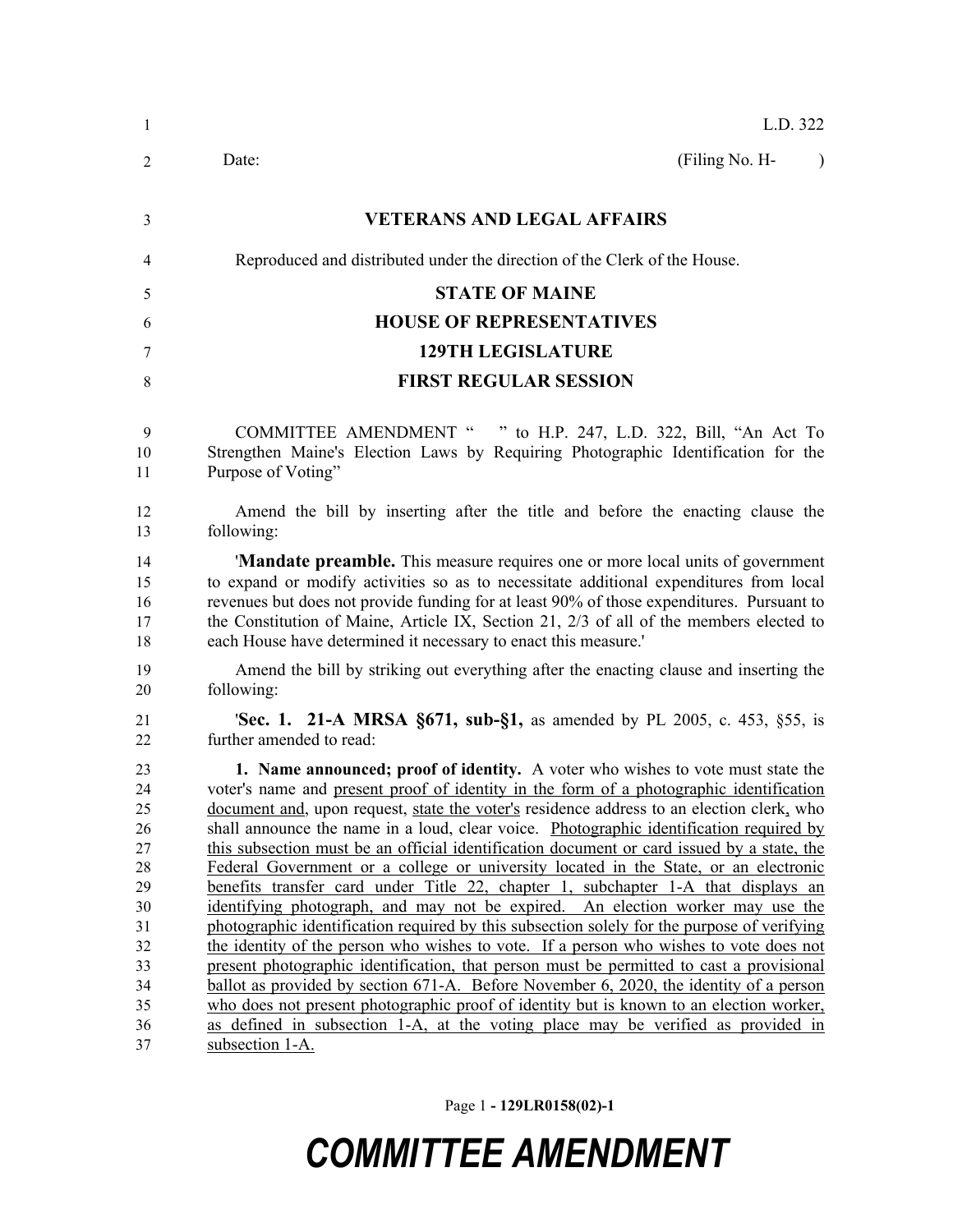| 1                | Sec. 2. 21-A MRSA §671, sub-§1-A is enacted to read:                                         |
|------------------|----------------------------------------------------------------------------------------------|
| $\overline{2}$   | 1-A. Voter known to election worker; verification of identity. A voter who does              |
| 3                | not provide photographic identification on election day as required by subsection 1 and is   |
| $\overline{4}$   | known to an election worker at the voting place may be issued a ballot after completion      |
| 5                | and signing of an affidavit by the election worker. The affidavit must be in a form          |
| 6                | prescribed by the Secretary of State and must be written to indicate that the election       |
| $\boldsymbol{7}$ | worker can personally attest to the identity of the voter. The election worker may issue     |
| $\,$ 8 $\,$      | the voter a ballot after the election worker who can attest to the identity of the voter has |
| 9                | signed the affidavit. For the purposes of this subsection, "election worker" includes a      |
| 10               | municipal clerk, registrar and election official. This subsection is repealed November 6,    |
| 11               | 2020.                                                                                        |
| 12               | Sec. 3. 21-A MRSA §671-A is enacted to read:                                                 |
| 13               | §671-A. Provisional voting                                                                   |
| 14               | A person who has not provided photographic identification as required by section             |
| 15               | 671, subsection 1 and has not had the person's identity verified by affidavit as provided in |
| 16               | section 671, subsection 1-A must be permitted to cast a provisional ballot as follows.       |
| 17               | <b>1. Provisional ballot affidavit.</b> In order to cast a provisional ballot under this     |
| 18               | section, a person must complete and sign a provisional ballot affidavit, swearing to or      |
| 19               | affirming that that person is the person that person claims to be on the incoming voting     |
| 20               | list. The provisional ballot affidavit must be on a form designed by the Secretary of State  |
| 21               | and must include, at a minimum, the person's name, address, party affiliation, if any, and   |
| 22               | reason that the person was not able to provide photographic proof of identity.               |
| 23               | 2. Provisional ballot and provisional ballot envelope issued. As soon as the                 |
| 24               | provisional ballot affidavit form under subsection 1 has been completed, the election        |
| 25               | clerk in charge of ballots shall give a provisional ballot and a provisional ballot envelope |
| 26               | to the warden. The warden shall write a provisional ballot number on the affidavit form      |
| 27               | and the provisional ballot envelope and give the ballot and envelope to the voter. The       |
| 28               | warden also shall give the voter a notice about provisional voting, on a form designed by    |
| 29               | the Secretary of State, that includes the provisional ballot number assigned to the voter's  |
| 30               | ballot. The form must clearly state that the person who wishes to vote has 3 business        |
| 31               | days to provide the municipal clerk, deputy clerk, warden or election clerk photographic     |
| 32               | proof of identity as prescribed in section 671, subsection 1 in order for the provisional    |
| 33               | ballot to be counted.                                                                        |
| 34               | 3. Proceed to vote. After a voter marks the provisional ballot under subsection 2,           |
| 35               | the voter shall seal it in the provisional ballot envelope and return it to the warden.      |
| 36               | 4. Provisional ballots segregated and logged. The warden shall place a provisional           |
| 37               | ballot envelope containing a provisional ballot completed under this section in a            |
| 38               | tamper-proof container until the identity of the person marking the ballot can be verified   |
| 39               | by photographic identification as required by section 671, subsection 1. The warden also     |
| 40               | shall complete a provisional ballot log, on a form provided by the Secretary of State, that  |
| 41               | indicates for each provisional ballot the name of the voter, the provisional ballot number   |
| 42               | and a notation of whether the provisional ballot was resolved and cast. The sealed           |
| 43               | tamper-proof containers of provisional ballots that are not resolved must be returned to     |

Page 2 **- 129LR0158(02)-1**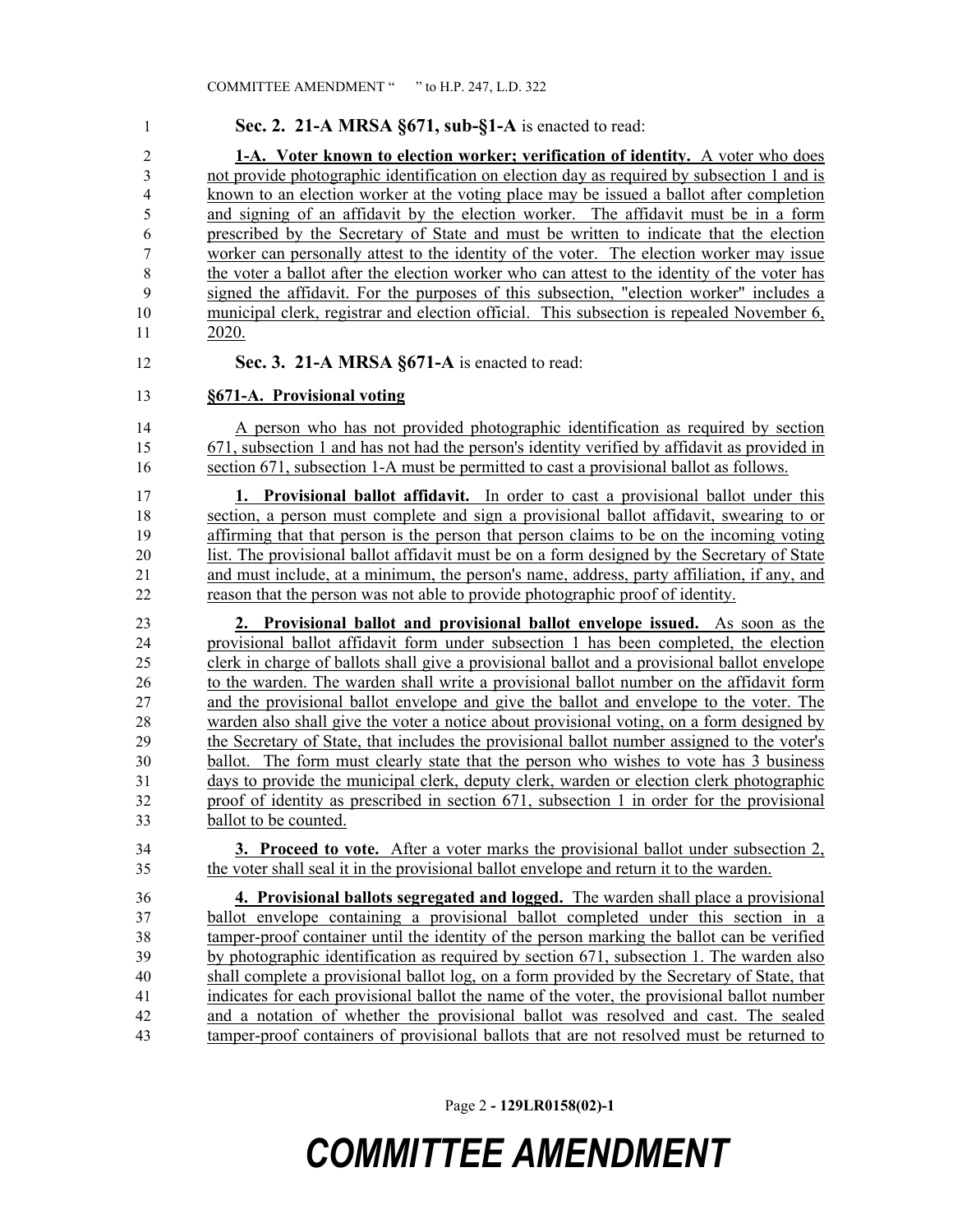1 the municipal clerk after the polls are closed. Provisional ballot affidavits and the provisional ballot log form must be sealed in tamper-proof containers separately from the provisional ballots and returned to the clerk.

 **5. Resolution and counting of provisional ballots.** When a provisional ballot is cast under this section, the municipal clerk or registrar shall proceed as follows.

 A. If the identity of a person casting a provisional ballot under this section is verified upon presentation of acceptable photographic identification by the close of the polls on election day, the clerk or registrar shall designate on the provisional ballot log under subsection 4 that the provisional ballot was accepted. The warden shall remove the provisional ballot from the sealed provisional ballot envelope and place it into the ballot box or tabulator to be counted with the other ballots after the polls close. The election clerk in charge of the incoming voting list shall annotate the incoming voting list to indicate that the voter voted.

 B. If the identity of a person casting a provisional ballot under this section is verified upon presentation of acceptable photographic identification after the close of the polls on election day, but not later than the 3rd business day after the election, the clerk or registrar shall designate on the provisional ballot log under subsection 4 that the provisional ballot was accepted. The clerk or registrar, in the presence of one or more witnesses, shall remove the provisional ballot from the sealed provisional ballot envelope and place it into a ballot box in a manner that preserves the secrecy of the vote. After all accepted provisional ballots have been placed into the ballot box, the clerk or registrar shall remove and count the provisional ballots in the same manner as regular ballots. After the incoming voting list is unsealed following the election, the clerk or registrar shall annotate the list to add the names and addresses of the voters under this paragraph, along with an indication that the voters voted.

 C. If a person casting a provisional ballot under this section has not presented photographic identification acceptable to verify the person's identity within 3 business days after the election, the clerk or registrar shall write "rejected" on the provisional ballot envelope and return the unopened envelope to the tamper-proof container. The clerk or registrar shall update the provisional ballot log under subsection 4 to indicate the ballot was rejected.

 D. Rejected provisional ballots, provisional ballot affidavits and provisional ballot logs must be maintained as provided by section 23, subsection 7.

 **6. Report to Secretary of State.** No later than 3 business days after an election, the clerk shall report the status of all provisional ballots of the municipality under this section to the Secretary of State by providing a copy of the provisional ballot log under subsection 4. In addition to annotating the provisional ballot log to indicate whether provisional ballots were accepted or rejected, the clerk shall update the municipality's return of votes cast to include the votes cast by all provisional voters who presented acceptable photographic identification.

 **7. Secretary of State to make status available.** Within 20 days after an election, the Secretary of State shall make available on the Secretary of State's publicly accessible website the total number of provisional ballots under this section for that election, including the number of ballots that were counted and the number of ballots that were not

Page 3 **- 129LR0158(02)-1**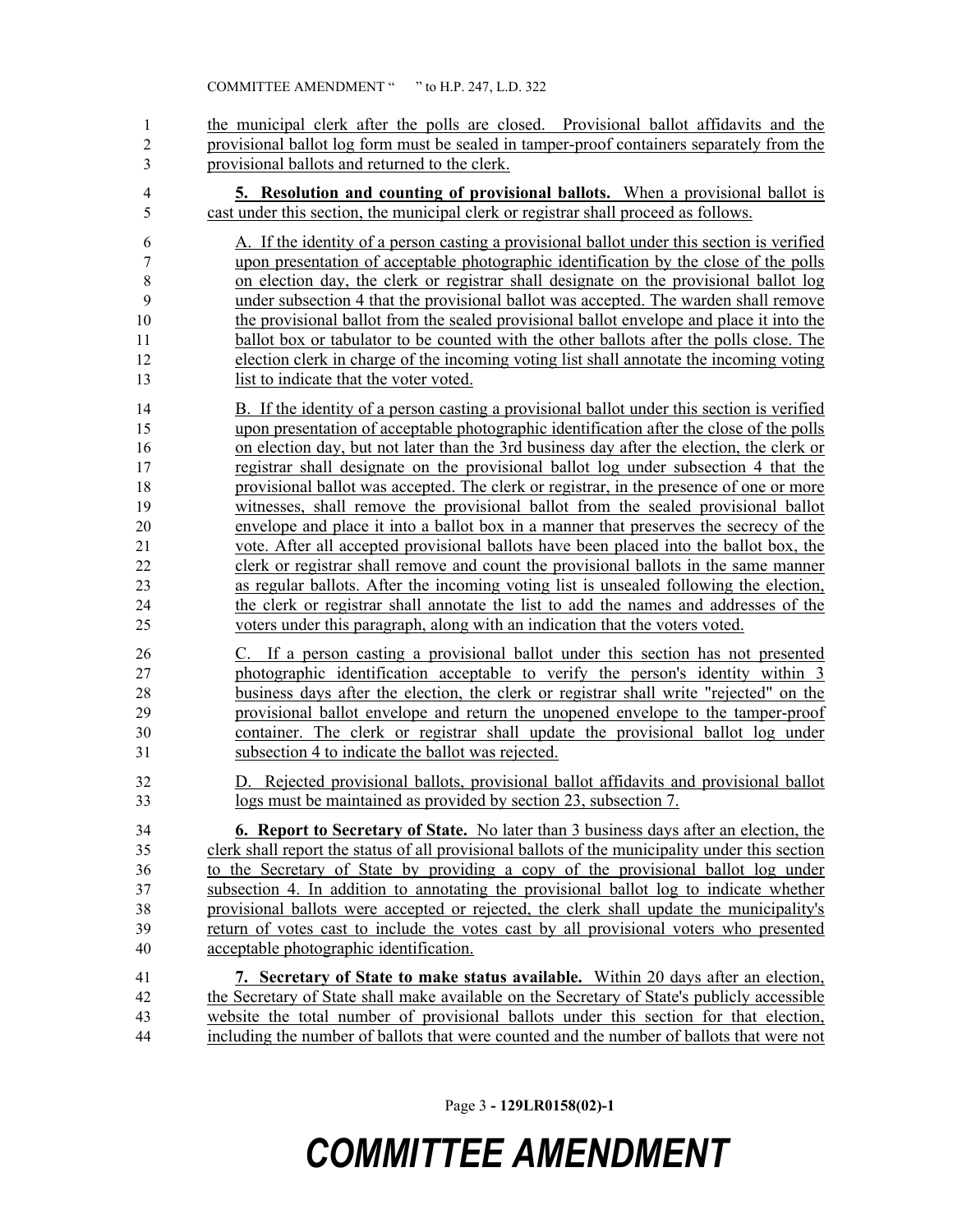COMMITTEE AMENDMENT " " to H.P. 247, L.D. 322

 counted. For a ballot that was not counted, the reason the ballot was not counted must be included.

**Sec. 4. 29-A MRSA §1410, sub-§12** is enacted to read:

 **12. Identification cards for the purpose of voting.** A person who submits an application for a nondriver identification card is not required to pay the fee required by subsection 2 if the person attests in the application that:

- A. The person does not have photographic identification acceptable for the verification of the person's identity for the purpose of voting as required by Title 21-A, section 671, subsection 1; and
- B. The person is applying for a nondriver identification card solely for the purpose of voting.

 **Sec. 5. Appropriations and allocations.** The following appropriations and allocations are made.

**SECRETARY OF STATE, DEPARTMENT OF** 

#### **Bureau of Administrative Services and Corporations 0692**

 Initiative: Provides funding to produce state identification cards, perform programming changes, generate provisional ballots and affidavits and conduct voter outreach.

| 18 | <b>GENERAL FUND</b>       | 2019-20   | 2020-21   |
|----|---------------------------|-----------|-----------|
| 19 | All Other                 | \$397,980 | \$322,980 |
| 20 |                           |           |           |
| 21 | <b>GENERAL FUND TOTAL</b> | \$397,980 | \$322,980 |
| 22 |                           |           |           |

 Amend the bill by relettering or renumbering any nonconsecutive Part letter or section number to read consecutively.

#### **SUMMARY**

 This amendment, which is the minority report of the committee, strikes and replaces the bill and adds a mandate preamble. The amendment requires that a voter provide proof of identity with photographic identification for the purpose of voting. The amendment specifies the types of photographic identification that may be used to verify the identity of a voter. It provides that a person who does not present photographic identification may cast a provisional ballot and establishes the process for provisional voting. Under this process, if the person can verify the person's identity to the municipal clerk, deputy clerk or warden or an election clerk within 3 business days of the election by presenting acceptable photographic identification, the ballot will be cast as a regular ballot. Through the general election of 2020, a person who does not present acceptable photographic identification but is known to a municipal clerk, registrar or election official at the voting place may cast a regular ballot upon submission of an affidavit by the municipal clerk, registrar or election official attesting to the person's identity. Finally, the amendment requires the Secretary of State to provide, at no fee, nondriver identification cards to

Page 4 **- 129LR0158(02)-1**